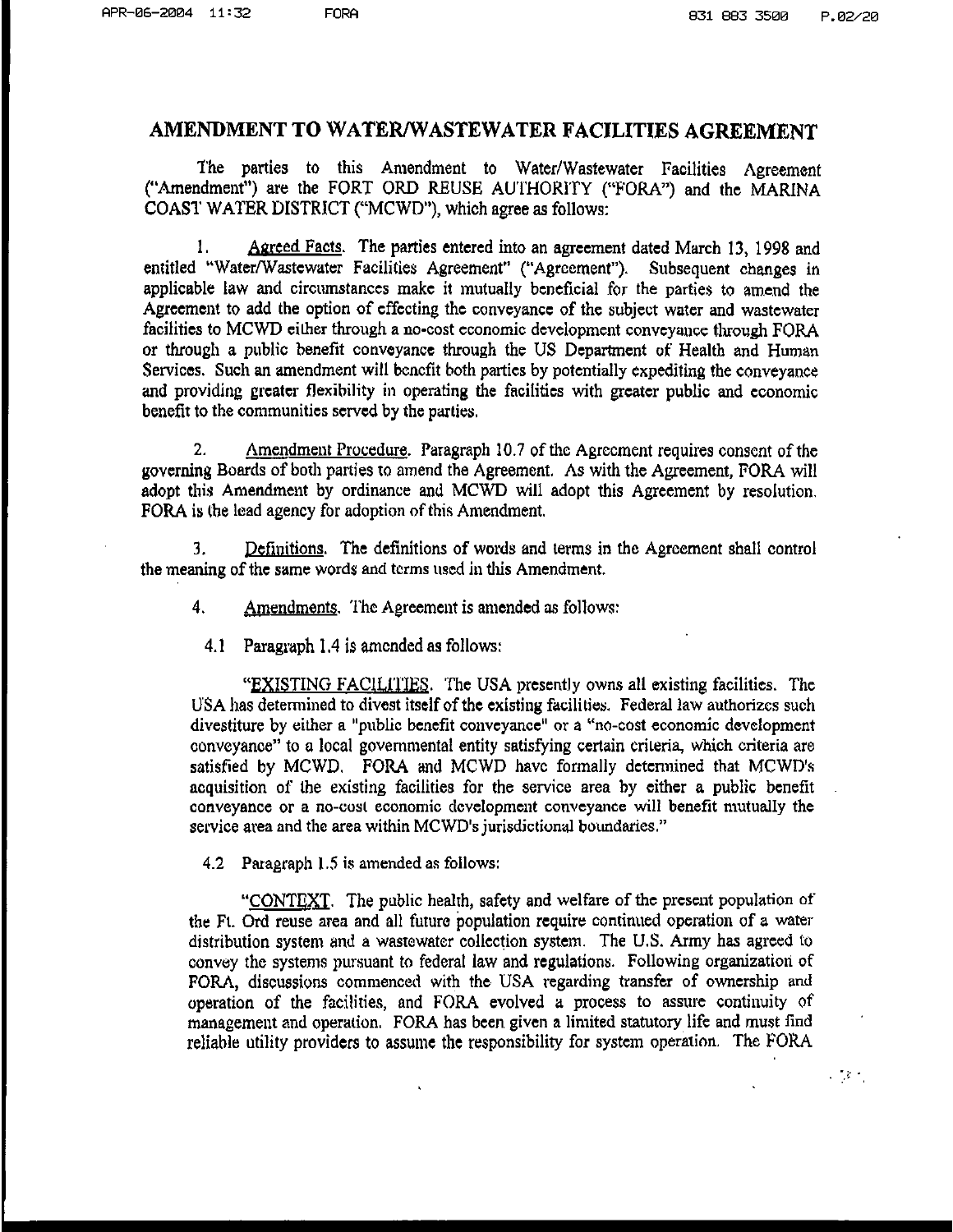$\sim 10^{-10}$ 

Board appointed a select committee from technical staff of its members to design a set of minimmn requirements for water system operators and invited statements of qualifications from those interested. Three statements were received and referred to the same select committee for evaluation, analysis, and recommendation. After receiving the select committee's analysis and recommendation, and after providing opportunity for public input, at its meeting of October II, 1996, the FORA Board authorized staff to commence negotiations with MCWD for the purpose of negotiating an agreement with MCWO whereby MCWO would assume the responsibility of the operation, maintenance, and ownership of the existing water (and wastewater collection) systems on the former Fort Ord. The same select committee was authorized to oversee the negotiations that were undertaken by FORA staff. Negotiations included detailed financial analyses by FORA statf/consultants and by Stone & Youngberg LLC. These analyses are very comprehensive and demonstrate MCWD's fiscal capacity. The Stone  $&$  Youngberg Financial Analysis includes provision for possible payments to FORA and various land use agencies in accordance with law. On May 9, 1997, the FORA Board authorized the staff to work with MCWD to develop an agreement regarding the systems and lo prepare an application for Public Benefit Conveyance (PBC) to be tiled after the PORAIMCWD agreemenl is aulhorized tor execution by the FORA Board\_ Effective June 2, 1997, MCWO has been selected by the USA to be the interim operator of the facilities pending a full transfer. The parties anticipate that such full transfer will be by either a public benefit conveyance or a no-cost economic development conveyance pursuant to this Agreement."

4.3 The heading of Paragraph 3.1 is amended as follows:

#### "APPLICATION FOR PUBLIC BENEFIT CONVEYANCE OR NO-COST ECONOMIC DEVELOPMENT CONVEYANCE; PERMITS TO OPERATE."

4.4 Paragraph 3. 1.1 is amended as follows:

"MCWD Responsibilities. MCWD, as lead agency, will diligently either prosecute an application to the USA for a public benetit conveyance to MCWD, or through FORA prosecute a no-cost economic development conveyance to MCWD of all of the: USA's existing sewer and water facilities and appurtenances and incidental rights of access, extraction, discharge, a~d use for the service area. MCWD will also act diligently to obtain and maintain in good standing all permits needed to operate all such facilities."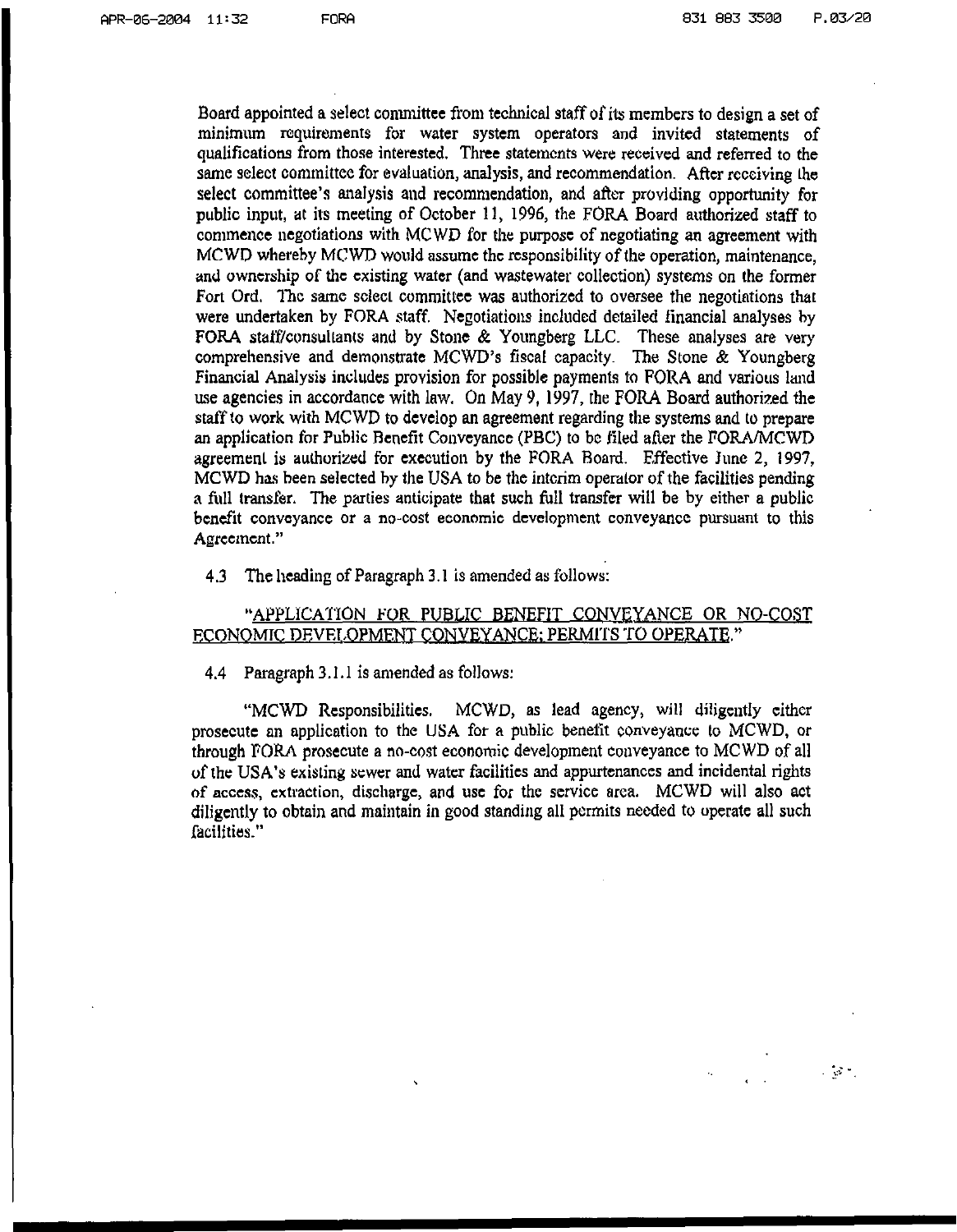## 4.5 Paragraph 3 .1.2 is amended as follows:

"FORA Responsibilities. FORA will forego and forebear its rights to acquire the facilities through negotiated sale, economic development conveyance, or any other procedure permitted under law, and FORA hereby nominates and designates MCWD as the appropriate local governmental entity to acquire the facilities for the benefit of FORA, its member agencies, and the general public. FORA will support MCWD's application for conveyance of the facilities and incidental rights to MCWD through either a public benefit conveyance or a no-cost economic development conveyance.

### 4.6 Paragraph  $7.1.4$  is amended as follows:

"Payments to FORA. Upon the effective date of either a public benefit conveyance or a no-cost economic development conveyance of the facilities to MCWD, when MCWD has the ability to levy and collect rates for service through the facilities within the Service Area, MCWD will commence to pay to FORA monies determined to be due as provided in this section. The amount of MCWD's payments to FORA under this section will be included in each budget and request for change presented to FORA under section 7.1.3."

#### 4.7 Paragraph 9.3 is amended as lollows:

"TERM. This Agreement shall have a term coincident with the legal existence of FORA, unless the USA denies MCWD's application for a public benefit conveyance or MCWD's application lhrough FORA for a no-cost economic development conveyance. If the USA denies MCWD's application for a public benelh conveyance or for a no-cost economic development conveyance, the parties shall meet and confer in good faith during the 120 days immediately following lhe final denial to discuss possible change in tenns for MCWD to acquire, construct, operate and/or furnish the facilities. If FORA and MCWD cannot agree on new terms within the 120 days, or such other additional time as may be agreed by FORA and MCWD, this Agreement shall terminate and have no further effect, and the parties thereafter shall have no further rights or obligations under this Agreement."

5. **Incorporation of Terms.** This Amendment is incorporated into the Agreement by this reference, and all the provisions of the Agreement as specifically amended by this Amendment, including but not limited to execution in counterparts are incorporated in and apply to this Amendment.

 $\sim 3.8$